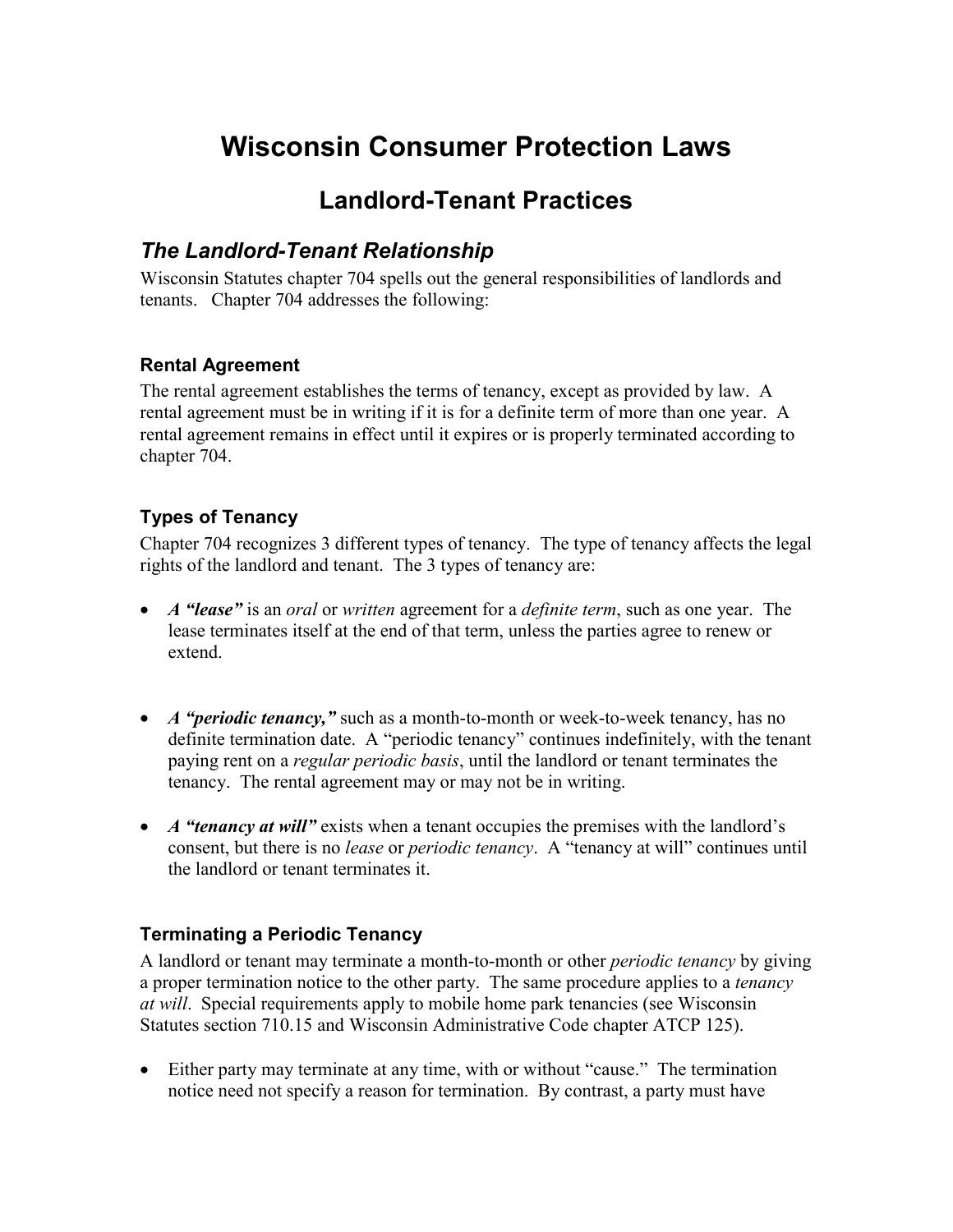legally adequate "cause" to terminate a *lease* before the end of the lease period (see below).

- A party must give the termination notice in writing, at least 28 days before the termination date. If the tenant pays rent on a shorter periodic basis, such as weekly, the notice need only precede the termination date by the length of the rent-paying period.
- The termination date must coincide with the end of a rent-paying period.
- A party may terminate on shorter notice for legally adequate "cause" (see below).

#### **Failure to Pay Rent: Terminating Tenancy for Nonpayment of Rent**

If a tenant fails to pay rent when due under a lease or other tenancy, the landlord may do any of the following:

- Give the tenant a written notice to pay within 5 days or vacate. If the tenant fails to pay within the 5-day period, the tenancy is terminated.
- Give the tenant a 14-day written notice terminating the tenancy, with no opportunity to cure the default. The landlord may not use this option unless one of the following applies:
	- The tenant is a month-to-month tenant, and is still in default when the landlord gives the 14-day notice terminating tenancy.
	- gives the 14-day holds community community of the tenant has a lease for one year or less, and defaults for a second time within one year after a prior default for which the landlord gave notice.

A landlord may recover unpaid rent from a defaulting tenant:

- If there is a *lease*, the tenant may be liable for rent for the remainder of the lease term. But the landlord must minimize the rent loss (and hence the tenant's obligation), by making a reasonable effort to re-rent the premises. The landlord may recover the net rent loss, plus the reasonable cost to re-rent the premises.
- The landlord may deduct, from the tenant's security deposit, the net rent loss for which the tenant is legally responsible. The landlord may also go to court to recover that loss.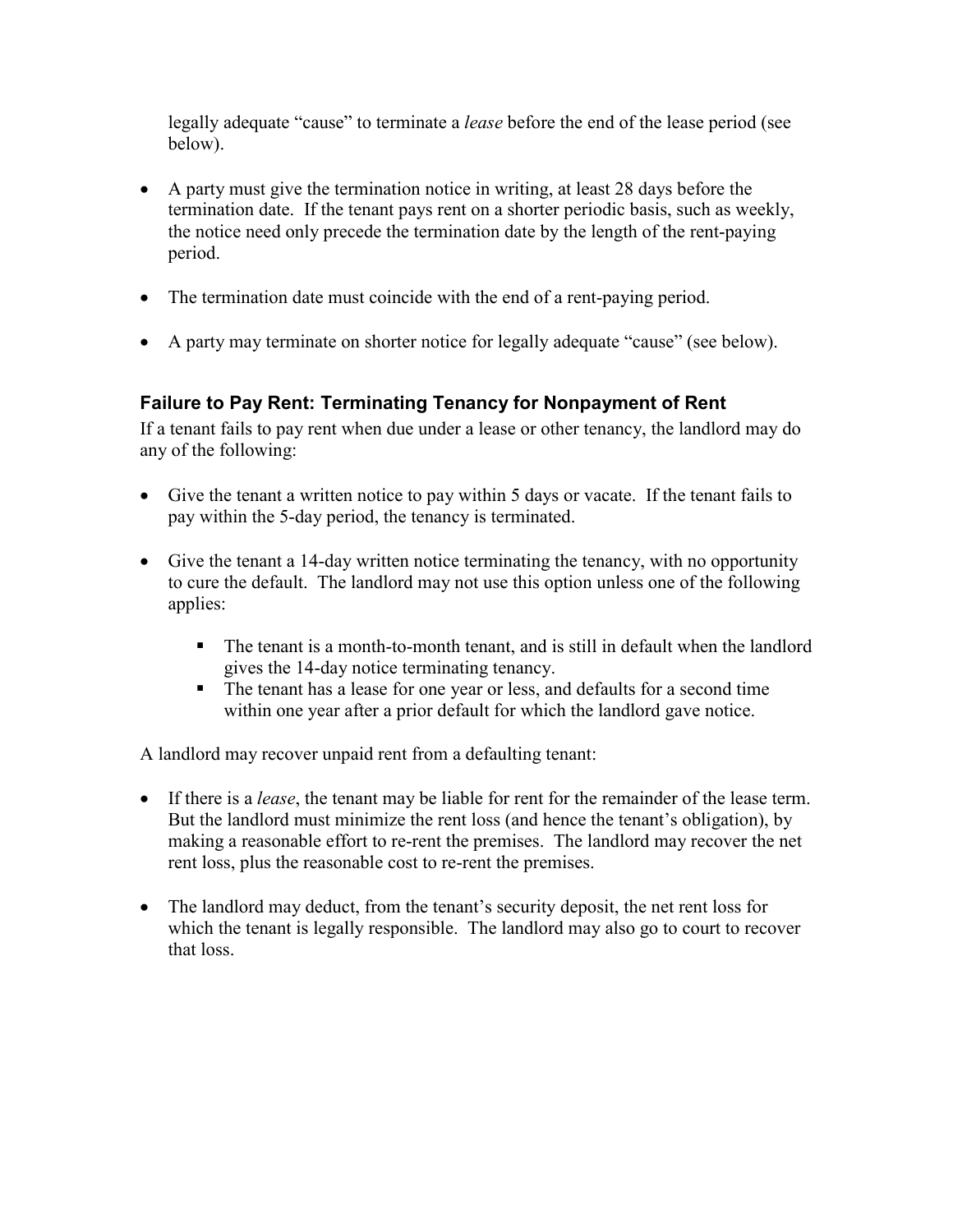#### **Tenant Damage to Premises: Terminating Tenancy for Tenant Damage or Breach**

A landlord may terminate a lease or other tenancy if the tenant damages the premises or violates the rental agreement:

- *Periodic tenancy***.** If a month-to-month or week-to-week tenant negligently damages the premises or violates the rental agreement (other than by failing to pay rent), the landlord may give the tenant a 14-day written notice terminating the tenancy. The landlord need not give the tenant an opportunity to cure the violation.
- Lease. If a tenant under a lease (for a term of one year or less) damages the premises or violates the lease, the landlord may terminate the tenancy as follows:
	- The landlord may give the tenant a written notice to cure the violation or vacate the premises within 5 days. The tenancy is terminated if the tenant fails to take reasonable steps to cure the violation within 5 days.
	- If there is a repeat violation within one year, the landlord may give the tenant a 14-day written notice terminating the tenancy, with no opportunity to cure the violation.
	- If a local law enforcement agency gives a landlord written notice that a tenant has caused a public nuisance on the rental premises, the landlord may terminate the tenancy on 5 days written notice.

#### **"Untenantable" Premises**

A tenant may terminate a lease or rental agreement if either of the following occurs:

- The premises become "untenantable" because of damage by fire, water or other casualty.
- The landlord fails to comply with his or her maintenance obligations, and the violation materially affects the tenant's health or safety.

In these cases, the tenant may move out without paying rent for the remainder of the rental term *unless* the landlord promptly repairs the premises or corrects the violation.

- Even if the landlord repairs the problem, the tenant may move out without paying further rent if the repair imposes an undue hardship on the tenant.
- If the tenant continues to occupy, rent abates to the extent that the tenant is deprived of full normal use of the premises.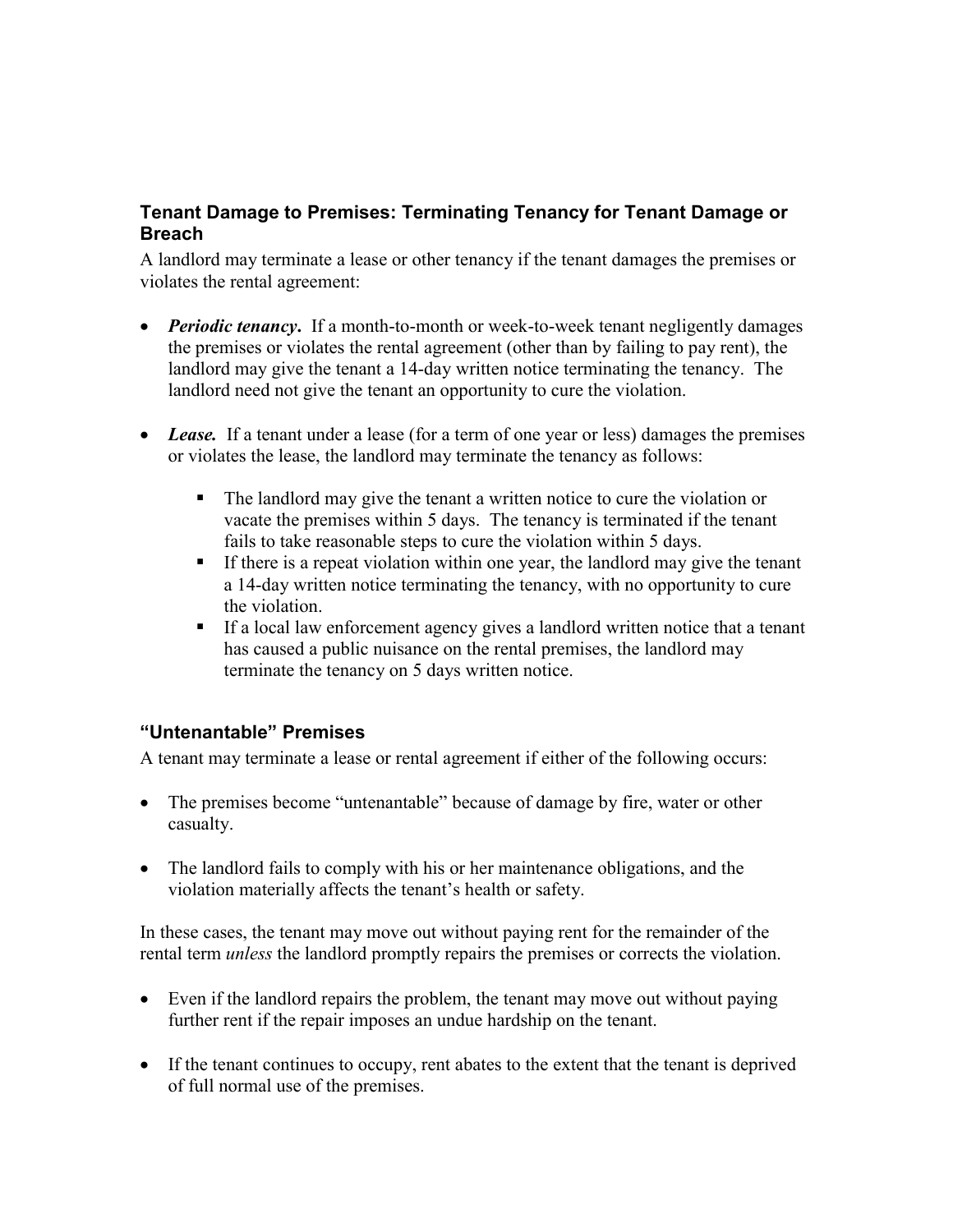A tenant may not completely withhold rent while continuing to occupy the premises. However, some local housing codes may allow tenants to pay rent to an "escrow" account until the landlord makes the repairs.

#### **Illegal Termination by Landlord: Illegal Termination**

A landlord may not terminate a lease or other tenancy in violation of applicable housing discrimination laws. Nor may a landlord terminate because a tenant has done any of the following:

- Reported a housing code violation.
- Joined or attempted to organize a tenants' association.
- Asserted a right specifically guaranteed to tenants under state or local law.

## *Landlord's Maintenance Responsibilities*

A landlord must do all the following:

- Keep in reasonable repair those portions of the premises that the landlord controls.
- Keep equipment, such as heat, water, elevator and air conditioning, in reasonable repair if all the following apply:
	- The landlord controls the equipment.
	- The equipment is necessary to provide services that the landlord has expressly or implicitly agreed to furnish.
- Make all necessary structural repairs.
- Repair or replace furnished plumbing, electrical wiring, machinery or equipment that is no longer in reasonable working condition. This does not apply to repairs that the tenant can perform at a cost that is small in relation to the rent. A local housing code may change this allocation of maintenance responsibilities.
- Comply with applicable local housing codes.

#### **Tenant's Maintenance Responsibilities**

- If a tenant negligently damages the rental premises, the tenant must repair the damage. But the landlord may elect to do the repair and charge the tenant for the reasonable cost.
- A tenant must keep furnished plumbing, electrical wiring, machinery and equipment in reasonable working order if the tenant can do so at a cost that is minor in relation to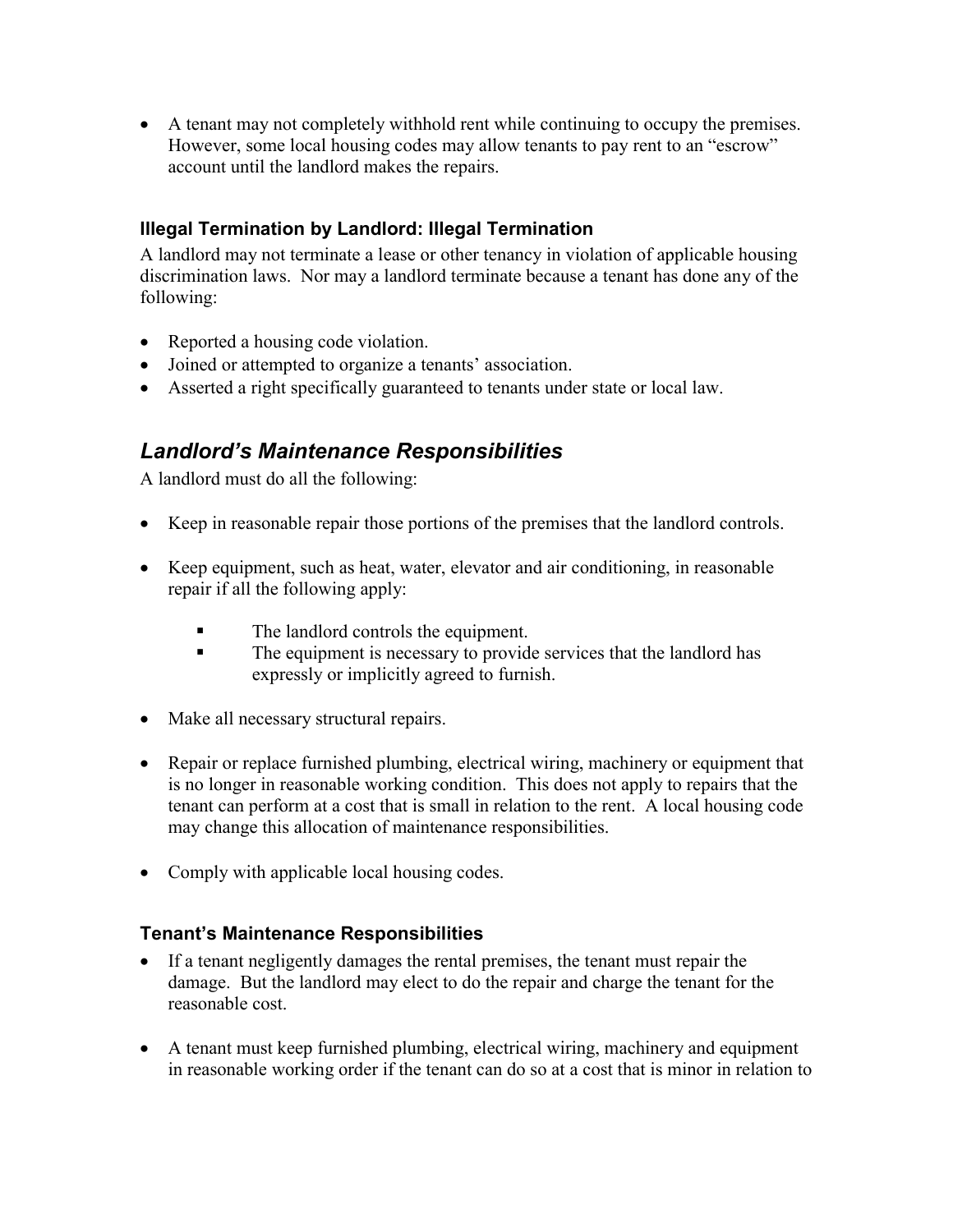the rent. A local housing code may change this allocation of maintenance responsibilities.

A tenant must comply with applicable local housing codes.

# *Use and Possession of Premises*

Unless there is a separately negotiated agreement to the contrary:

- The tenant has a right to exclusive possession of the premises for the duration of the rental agreement, as long as the tenant does not default on rent payments.
- After giving advance notice to the tenant, the landlord may at reasonable times inspect the premises, make repairs, and show the premises to prospective tenants or purchasers. Under Wisconsin Administrative Code chapter ATCP 134, the landlord must give the tenant at least 12 hours advance notice unless the tenant, upon being notified of a proposed entry, consents to an earlier entry.
- If the tenant is absent from the premises and the landlord reasonably believes that entry is necessary to preserve or protect the premises, the landlord may enter without notice and with such force as appears necessary.

A tenant may not:

- Remodel or alter the premises without the landlord's consent.
- Use the premises for illegal purposes.
- Unreasonably interfere with other occupants' use of the same building or group of buildings.

# *Subleasing*

A tenant under a *lease* may sublease the premises unless the lease expressly restricts the tenant's power to do so. Most other tenants, such as month-to-month tenants, must get the landlord's permission to assign their tenancy to others. The original tenant remains liable for all of the tenant's obligations under the rental agreement, unless the landlord agrees otherwise.

# *Tenant's Personal Property*

If a tenant vacates the premises and leaves personal property, the landlord may do any of the following:

• Store the property on or off the premises. The landlord has a lien against the property for the actual and reasonable costs of removal and storage. The landlord must notify the tenant within 10 days after any storage charges begin.